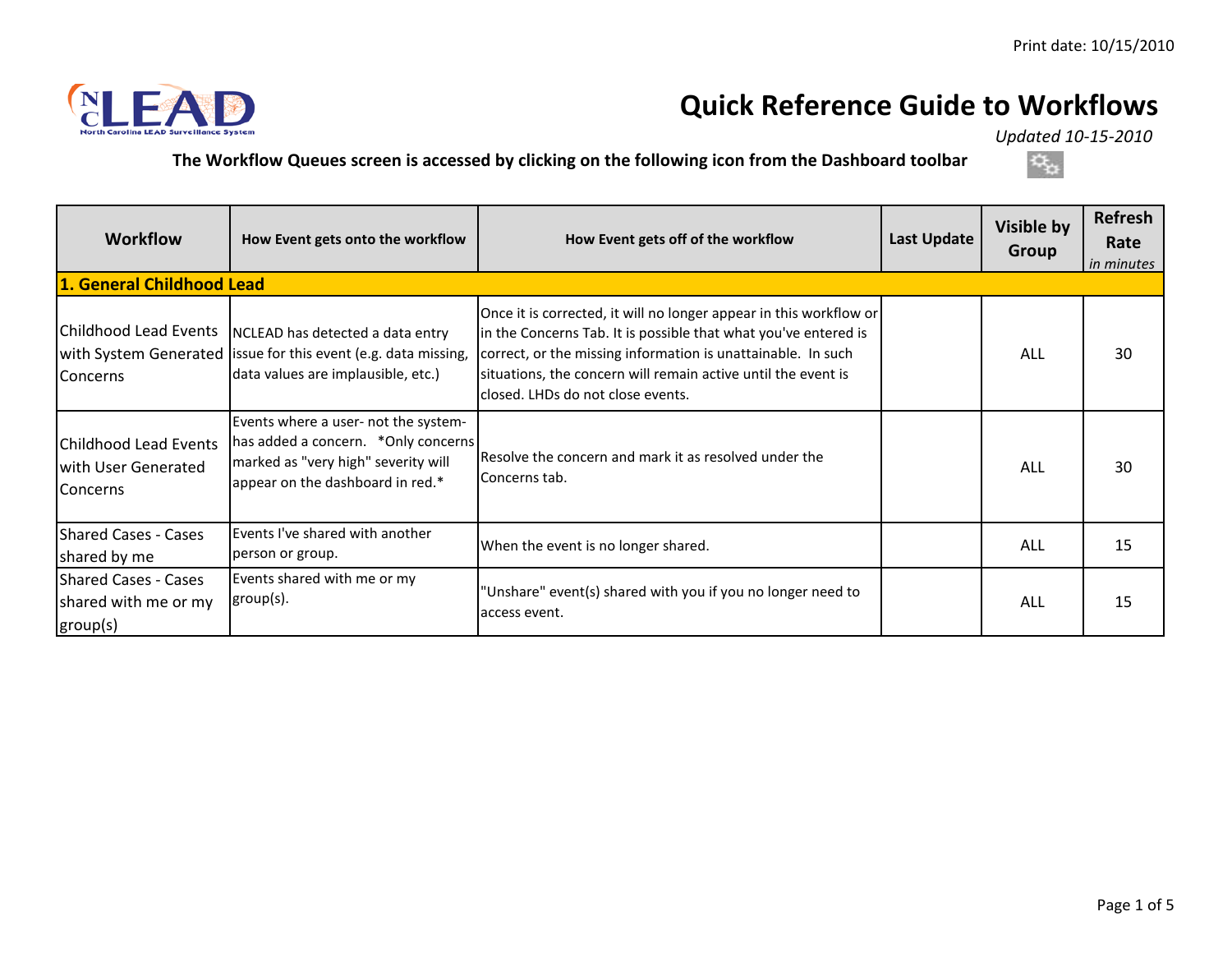| <b>Workflow</b>                          | How Event gets onto the workflow                                                                                                                | How Event gets off of the workflow                                                                                                                                                    | <b>Last Update</b> | Visible by<br><b>Group</b> | <b>Refresh</b><br>Rate<br>in minutes |
|------------------------------------------|-------------------------------------------------------------------------------------------------------------------------------------------------|---------------------------------------------------------------------------------------------------------------------------------------------------------------------------------------|--------------------|----------------------------|--------------------------------------|
| 3. Clinical                              |                                                                                                                                                 |                                                                                                                                                                                       |                    |                            |                                      |
| Children In Need of<br>Follow-up Testing | (EBLL or CLP child) and no two<br>consecutive test results < $10 \mu g/dL$<br>lafter last confirmation date.                                    | Child has two consecutive test results < $10 \mu g/dL$ after last<br>confirmation date.                                                                                               |                    | <b>CLINICAL</b>            | 15                                   |
| Diagnostic testing<br>needed             | (Last test result $\geq 10 \mu g/dL$ and not a<br>confirmed EBLL and not a CLP) OR<br>(last test result $\geq$ 20 µg/dL & not a<br>CLP).        | (Child is a CLP) OR<br>(child is a confirmed EBLL and last test result < 20 $\mu$ g/dL) OR<br>(child is not a confirmed EBLL and not a CLP and last test result<br>$< 10 \mu g/dL$ ). |                    | <b>CLINICAL</b>            | 30                                   |
| Refugee Children in<br>need of testing   | (Refugee child and age $\geq 6$ months<br>and age < 16 years) AND<br>((no lead test) or (one lead test and $\geq$<br>90 days after test date)). | Refugee child AND<br>((one test result and < 90 days after test date) or<br>(2 test results at least 90 days apart)).                                                                 | 5/25/2010          | <b>CLINICAL</b>            | 30                                   |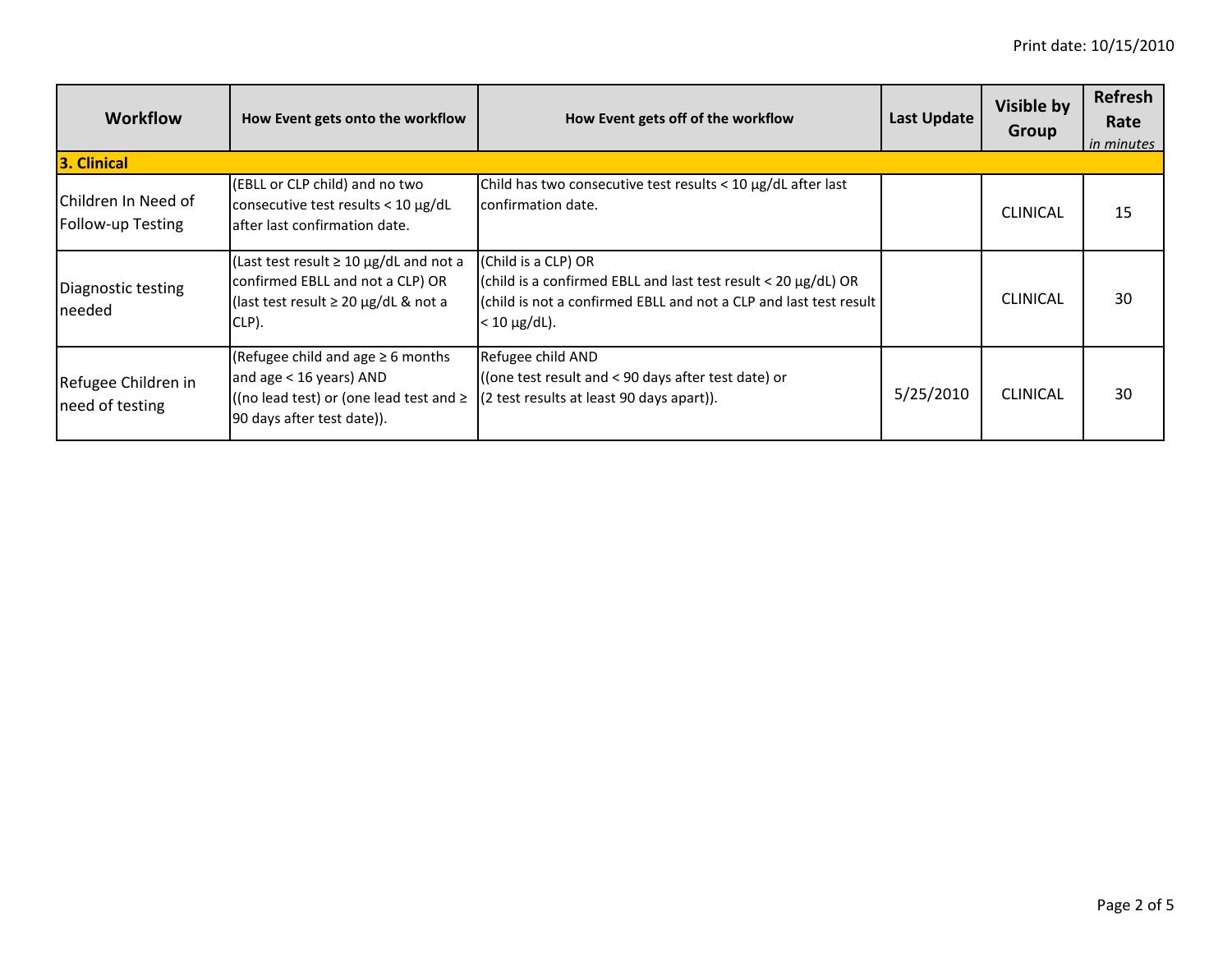| <b>Workflow</b>                                                | How Event gets onto the workflow                                                                                                                                                                                                      | How Event gets off of the workflow                                                                                                                                                                                                                                                                                                             | <b>Last Update</b> | Visible by<br>Group | <b>Refresh</b><br>Rate<br><i>in minutes</i> |  |
|----------------------------------------------------------------|---------------------------------------------------------------------------------------------------------------------------------------------------------------------------------------------------------------------------------------|------------------------------------------------------------------------------------------------------------------------------------------------------------------------------------------------------------------------------------------------------------------------------------------------------------------------------------------------|--------------------|---------------------|---------------------------------------------|--|
| 6. Environmental Health                                        |                                                                                                                                                                                                                                       |                                                                                                                                                                                                                                                                                                                                                |                    |                     |                                             |  |
| 1. Children with EBLs in<br>need of environmental<br>follow-up | All of the following:<br>Child is an EBLL;<br>here is no investigation;<br>no refusal date;<br>no unable to locate patient date;<br>no failure to respond date.                                                                       | Environmental Activity= Investigation (in property event) OR<br>there is a Refusal Date (in child event- Environmental Follow-<br>Up Wizard) OR<br>there is an Unable to Locate Patient Date (in child event-<br>Environmental Follow-Up Wizard) OR<br>there is a Failure to Respond Date (in child event-<br>Environmental Follow-Up Wizard). |                    | <b>EHS</b>          | 8hrs<br>updated<br>10/15/10                 |  |
| 2. Children with CLPs in<br>need of environmental<br>follow-up | Child is a CLP AND<br>(there is no investigation of primary<br>address or supplemental address<br>question ≠ "yes").                                                                                                                  | Environmental Activity= Investigation (in property event) and<br>Investigation of Supplemental Address question = YES (in child<br>event- Environmental Follow-Up Wizard).                                                                                                                                                                     |                    | <b>EHS</b>          | 8hrs<br>updated<br>10/15/10                 |  |
| 3. Active Property<br>Investigations                           | (Property has investigation) AND<br>(Required notices/order sent is not<br>checked) OR<br>(Date sent is empty) OR<br>(Remediation required selection has<br>not been made)).<br>Note: Last three items are in<br>Remediation package. | Required notices/order sent is checked (property event-<br><b>Remediation Qpak)</b><br><b>AND</b><br>Date sent (property event- Remediation Qpak) is entered<br><b>AND</b><br>Remediation required selection has been made (property<br>event-Remediation Qpak).                                                                               | 5/24/2010          | <b>EHS</b>          | 30                                          |  |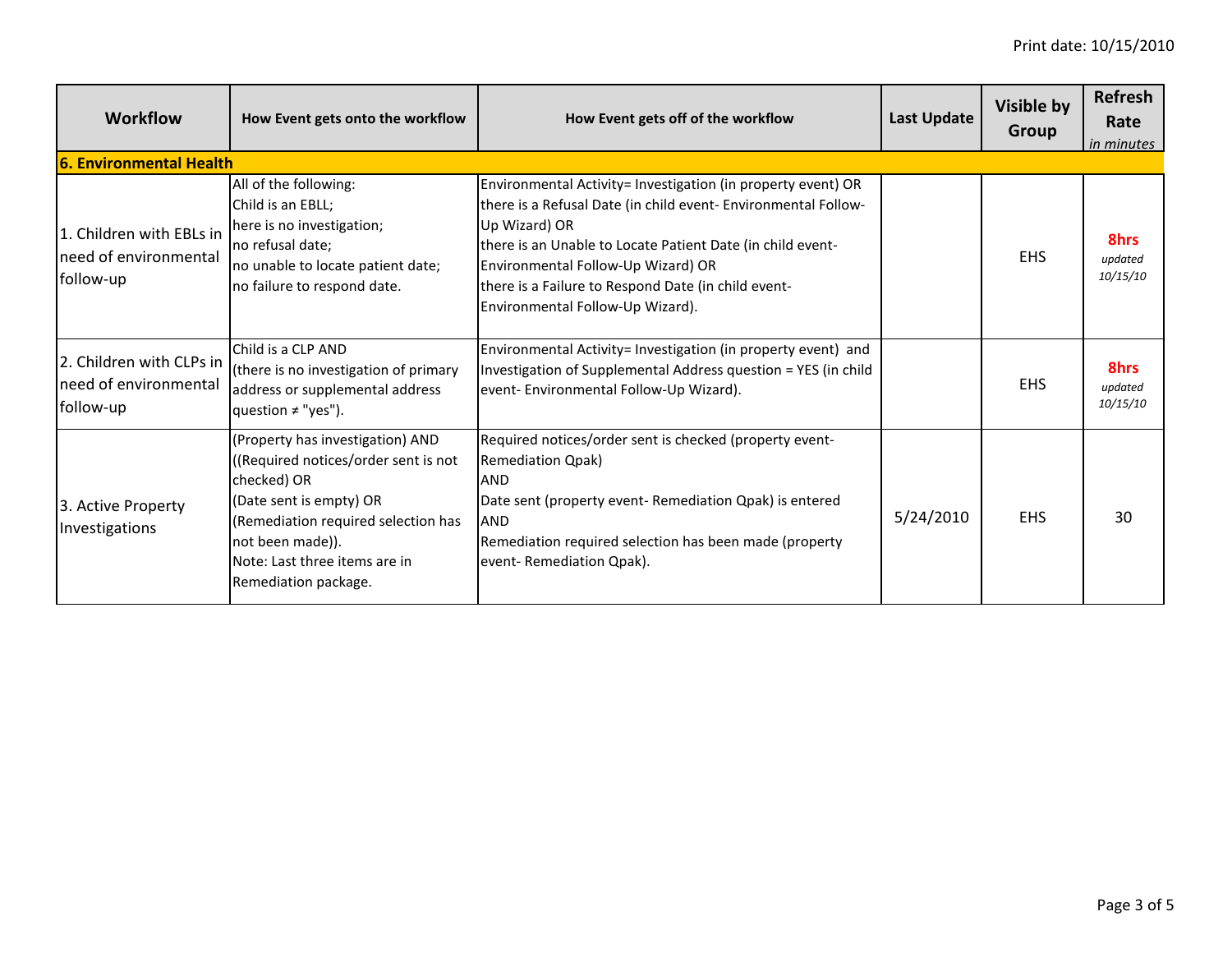| <b>Workflow</b>                                   | How Event gets onto the workflow                                                                                                                                                                                                                                                                                                                                                                                                       | How Event gets off of the workflow                                                                                                                                                                                                       | <b>Last Update</b> | <b>Visible by</b><br>Group | Refresh<br>Rate<br>in minutes |
|---------------------------------------------------|----------------------------------------------------------------------------------------------------------------------------------------------------------------------------------------------------------------------------------------------------------------------------------------------------------------------------------------------------------------------------------------------------------------------------------------|------------------------------------------------------------------------------------------------------------------------------------------------------------------------------------------------------------------------------------------|--------------------|----------------------------|-------------------------------|
| 4. Remediation<br>Incomplete                      | Questions in property event-<br><b>Remediation Qpak:</b><br>(Remediation required selection is<br>"No, but voluntary remediation" OR<br>"Yes, by Division of Child<br>Development" OR "Yes, by local<br>ordinance" OR "Yes, by NC General<br>Statute") AND<br>Questions in property event-<br><b>Environmental Qpak:</b><br>((there is no passed clearance date)<br>OR (there is a failed monitoring after<br>passed clearance date)). | Passed Clearance Date (property event- Clearance Activity).                                                                                                                                                                              |                    | <b>EHS</b>                 | 30                            |
| Properties in need of<br><b>Annual Monitoring</b> | Annual Monitoring is required to be<br>performed on the property.                                                                                                                                                                                                                                                                                                                                                                      | Questions are on the Environmental Activity Qpak below the<br>RED bar. "Do you want to track this property for annual<br>monitoring?" = YES.<br>Below the above question is "Enter the date". It must have a<br>date in this date field. |                    | <b>EHS</b>                 | Daily                         |
| Abandonment<br>Monitoring                         | This workflow tags the properties that<br>have been Cleared, and the<br>remediation was abandonment. It<br>checks to see if the Abandonment was abandonment?" = YES<br>verified 6 months from the clearance<br>date. The abandonment must be<br>verified every 6 months.                                                                                                                                                               | Questions are on the Environmental Activity Qpak below the<br>RED bar."Do you want to be reminded to check for<br>Below the above question is "Enter the date". It must have a<br>date in this date field.                               |                    | <b>EHS</b>                 | Daily                         |
| <b>Remediation Past Due</b>                       | If the remediation has not been<br>completed within the 60 day time<br>period. On the PROPERTY-<br>REMEDIATION Qpak, the question<br>"Remediation complete within 60<br>days?" is NO.                                                                                                                                                                                                                                                  | Verify the remediation work has been complete and fill in the<br>Remediation Verification Date (property event- Remediation<br>Qpak).                                                                                                    |                    | <b>EHS</b>                 |                               |